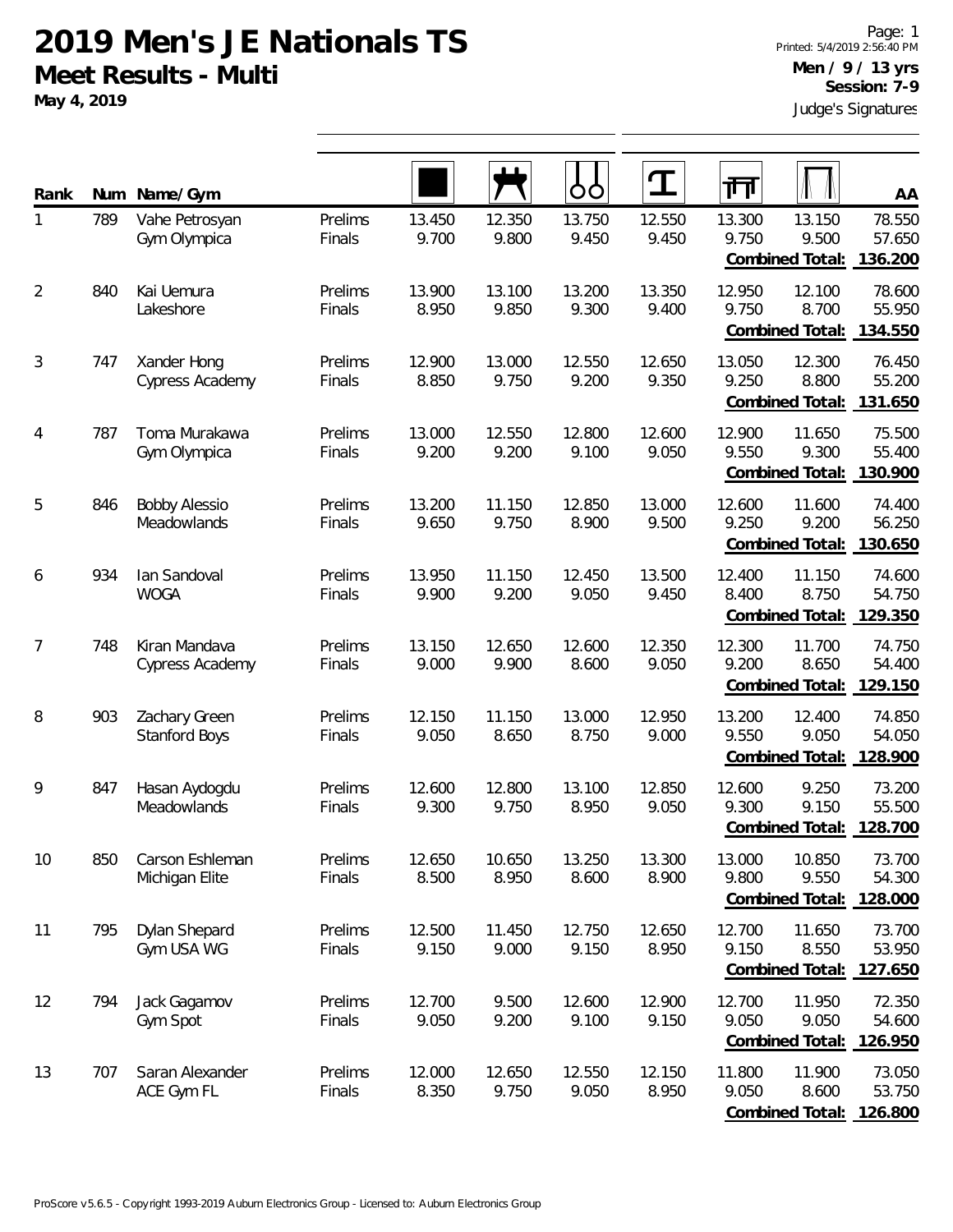**May 4, 2019**

| Rank | Num | Name/Gym                               |                   |                 |                 | OO              | $\mathbf T$     | 襾               |                                           | AA                          |
|------|-----|----------------------------------------|-------------------|-----------------|-----------------|-----------------|-----------------|-----------------|-------------------------------------------|-----------------------------|
| 14   | 764 | Connor Barrow<br>EnRich Gym            | Prelims<br>Finals | 12.050<br>8.700 | 10.900<br>9.700 | 12.250<br>9.250 | 13.050<br>9.050 | 12.250<br>8.750 | 11.800<br>8.950<br>Combined Total:        | 72.300<br>54.400<br>126.700 |
| 15   | 918 | Justin Lozano<br>Trinity               | Prelims<br>Finals | 13.050<br>8.600 | 11.350<br>9.350 | 12.700<br>8.950 | 11.950<br>9.150 | 12.350<br>9.050 | 11.050<br>8.900<br>Combined Total:        | 72.450<br>54.000<br>126.450 |
| 16   | 881 | <b>Tyler Williams</b><br>Premier Gym   | Prelims<br>Finals | 12.400<br>7.600 | 12.250<br>8.850 | 12.550<br>8.850 | 13.400<br>9.250 | 12.400<br>8.850 | 11.350<br>8.400<br>Combined Total:        | 74.350<br>51.800<br>126.150 |
| 17   | 756 | Conor Heary<br>EVO Gym                 | Prelims<br>Finals | 12.400<br>8.850 | 12.500<br>9.700 | 12.200<br>8.400 | 12.450<br>8.900 | 12.350<br>8.500 | 11.350<br>8.400<br>Combined Total:        | 73.250<br>52.750<br>126.000 |
| 18   | 861 | Maxwell Odden<br>North Valley          | Prelims<br>Finals | 12.050<br>8.300 | 10.300<br>9.400 | 12.750<br>9.250 | 12.850<br>9.000 | 10.800<br>9.600 | 11.450<br>9.250<br>Combined Total:        | 70.200<br>54.800<br>125.000 |
| 19   | 873 | <b>Troy Nuesca</b><br>Platinum         | Prelims<br>Finals | 13.300<br>8.350 | 8.500<br>9.100  | 12.800<br>8.550 | 12.000<br>9.150 | 12.700<br>9.100 | 12.200<br>8.900<br>Combined Total:        | 71.500<br>53.150<br>124.650 |
| 20   | 738 | Gage Barton<br>Cypress Academy         | Prelims<br>Finals | 11.600<br>8.950 | 11.350<br>9.200 | 12.200<br>8.450 | 11.700<br>9.050 | 12.150<br>9.350 | 11.500<br>9.100<br>Combined Total:        | 70.500<br>54.100<br>124.600 |
| 21   | 813 | Noah Copeland<br><b>Hocking Valley</b> | Prelims<br>Finals | 13.200<br>9.600 | 11.500<br>8.550 | 12.150<br>8.450 | 13.250<br>9.300 | 11.350<br>9.000 | 9.000<br>8.950<br>Combined Total:         | 70.450<br>53.850<br>124.300 |
| 22   | 895 | Roy Waletzki<br><b>SCATS</b>           | Prelims<br>Finals | 12.350<br>8.350 | 11.750<br>9.800 | 11.900<br>7.850 | 12.250<br>9.050 | 12.050<br>8.750 | 11.500<br>8.600<br>Combined Total:        | 71.800<br>52.400<br>124.200 |
| 23   | 853 | Solen Chiodi<br>Mini-Hops              | Prelims<br>Finals | 12.450<br>8.400 | 11.050<br>9.050 | 11.300<br>8.550 | 12.750<br>9.100 | 12.350<br>9.250 | 11.250<br>8.650<br><b>Combined Total:</b> | 71.150<br>53.000<br>124.150 |
| 24   | 704 | Ty Jordan<br>5280 Gym                  | Prelims<br>Finals | 11.800<br>9.200 | 11.250<br>7.450 | 12.800<br>8.950 | 13.500<br>9.350 | 12.550<br>9.050 | 9.300<br>8.800<br>Combined Total:         | 71.200<br>52.800<br>124.000 |
| 25   | 865 | Kyle Jordan<br><b>OMEGA Gym</b>        | Prelims<br>Finals | 12.400<br>9.300 | 10.700<br>8.350 | 12.650<br>8.400 | 11.900<br>9.000 | 10.700<br>9.050 | 11.650<br>8.750<br>Combined Total:        | 70.000<br>52.850<br>122.850 |
| 26T  | 715 | Alex Karadzhov<br>Apollo School        | Prelims<br>Finals | 12.450<br>8.050 | 11.400<br>8.950 | 11.800<br>8.350 | 12.150<br>8.950 | 11.550<br>9.050 | 11.650<br>8.450<br><b>Combined Total:</b> | 71.000<br>51.800<br>122.800 |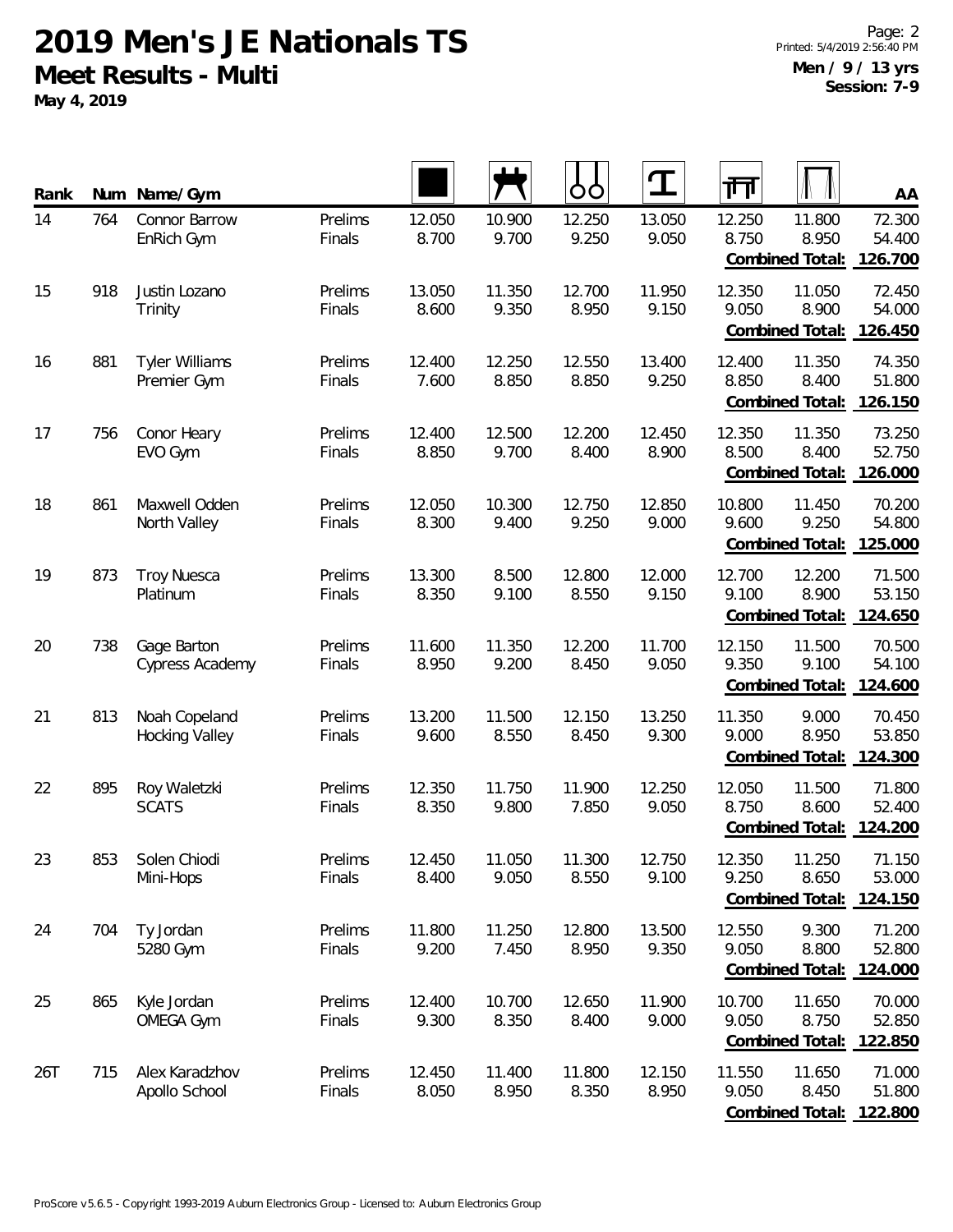**May 4, 2019**

Page: 3 Printed: 5/4/2019 2:56:40 PM **Men / 9 / 13 yrs Session: 7-9**

| Rank | Num | Name/Gym                        |                   |                 | ட               | O               | $\bf{T}$        | गि              |                                           | AA                          |
|------|-----|---------------------------------|-------------------|-----------------|-----------------|-----------------|-----------------|-----------------|-------------------------------------------|-----------------------------|
| 26T  | 833 | Jack Barden<br>Lakeshore        | Prelims<br>Finals | 12.700<br>8.700 | 10.550<br>9.350 | 12.000<br>8.350 | 12.150<br>8.950 | 11.050<br>8.750 | 11.050<br>9.200<br>Combined Total:        | 69.500<br>53.300<br>122.800 |
| 28T  | 803 | Diego Leautaud<br>Gymkhana      | Prelims<br>Finals | 11.150<br>8.050 | 8.300<br>9.400  | 12.500<br>8.600 | 12.900<br>9.100 | 12.200<br>8.950 | 12.000<br>8.950<br><b>Combined Total:</b> | 69.050<br>53.050<br>122.100 |
| 28T  | 938 | Evan Wenstad<br>Wallers GymJam  | Prelims<br>Finals | 12.800<br>9.650 | 9.950<br>8.200  | 9.350<br>8.500  | 13.150<br>9.100 | 11.150<br>8.900 | 12.350<br>9.000<br>Combined Total:        | 68.750<br>53.350<br>122.100 |
| 30   | 906 | Ethan Drake<br>Stumpfs Gym      | Prelims<br>Finals | 11.400<br>8.750 | 11.400<br>8.400 | 12.150<br>8.600 | 12.850<br>9.050 | 11.650<br>8.250 | 10.300<br>8.300<br>Combined Total:        | 69.750<br>51.350<br>121.100 |
| 31   | 710 | Colby Aranda<br>Achievers       | Prelims<br>Finals | 12.350<br>8.300 | 11.700<br>9.250 | 10.250<br>8.300 | 11.600<br>9.050 | 12.450<br>8.500 | 8.950<br>8.350<br>Combined Total:         | 67.300<br>51.750<br>119.050 |
| 32   | 773 | Kyler Hinson<br>First in Flight | Prelims<br>Finals | 12.600<br>8.350 | 12.300<br>9.550 | 10.600<br>8.200 | 11.100<br>8.550 | 10.850<br>8.800 | 9.350<br>8.650<br>Combined Total:         | 66.800<br>52.100<br>118.900 |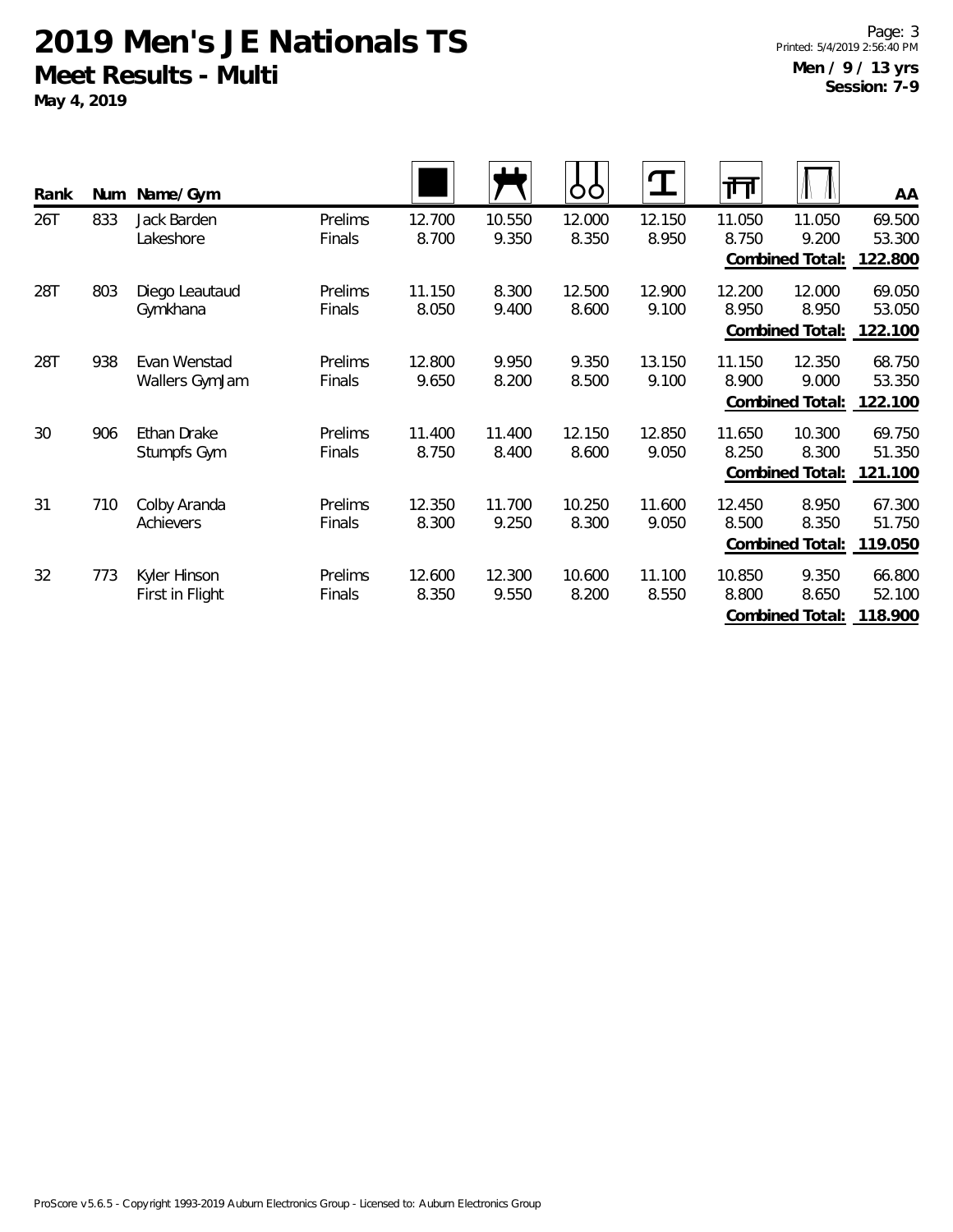**May 4, 2019**

|                |     | 17 IVIOITS SO HULLOIRES. |                       |        |       |        |
|----------------|-----|--------------------------|-----------------------|--------|-------|--------|
| Place          | Num | Name                     | Gym                   | #2     | #1    | Score  |
| 1              | 934 | lan Sandoval             | <b>WOGA</b>           | 13.950 | 9.900 | 23.850 |
| $\overline{2}$ | 789 | Vahe Petrosyan           | Gym Olympica          | 13.450 | 9.700 | 23.150 |
| 3 <sub>T</sub> | 840 | Kai Uemura               | Lakeshore             | 13.900 | 8.950 | 22.850 |
| 3T             | 846 | <b>Bobby Alessio</b>     | Meadowlands           | 13.200 | 9.650 | 22.850 |
| 5              | 813 | Noah Copeland            | <b>Hocking Valley</b> | 13.200 | 9.600 | 22.800 |
| 6              | 938 | Evan Wenstad             | Wallers GymJam        | 12.800 | 9.650 | 22.450 |
| 7              | 787 | Toma Murakawa            | Gym Olympica          | 13.000 | 9.200 | 22.200 |
| 8              | 748 | Kiran Mandava            | Cypress Academy       | 13.150 | 9.000 | 22.150 |
| 9              | 847 | Hasan Aydogdu            | Meadowlands           | 12.600 | 9.300 | 21.900 |
| 10T            | 747 | Xander Hong              | Cypress Academy       | 12.900 | 8.850 | 21.750 |
| <b>10T</b>     | 794 | Jack Gagamov             | Gym Spot              | 12.700 | 9.050 | 21.750 |
| 12             | 865 | Kyle Jordan              | <b>OMEGA Gym</b>      | 12.400 | 9.300 | 21.700 |
| 13T            | 873 | <b>Troy Nuesca</b>       | Platinum              | 13.300 | 8.350 | 21.650 |
| 13T            | 918 | Justin Lozano            | Trinity               | 13.050 | 8.600 | 21.650 |
| 13T            | 795 | Dylan Shepard            | Gym USA WG            | 12.500 | 9.150 | 21.650 |
| 16             | 833 | Jack Barden              | Lakeshore             | 12.700 | 8.700 | 21.400 |
| 17             | 756 | Conor Heary              | EVO Gym               | 12.400 | 8.850 | 21.250 |
| 18             | 903 | Zachary Green            | Stanford Boys         | 12.150 | 9.050 | 21.200 |
| 19             | 850 | Carson Eshleman          | Michigan Elite        | 12.650 | 8.500 | 21.150 |
| 20             | 704 | Ty Jordan                | 5280 Gym              | 11.800 | 9.200 | 21.000 |
| 21             | 773 | Kyler Hinson             | First in Flight       | 12.600 | 8.350 | 20.950 |
| 22             | 853 | Solen Chiodi             | Mini-Hops             | 12.450 | 8.400 | 20.850 |
| 23             | 764 | Connor Barrow            | EnRich Gym            | 12.050 | 8.700 | 20.750 |
| 24             | 895 | Roy Waletzki             | <b>SCATS</b>          | 12.350 | 8.350 | 20.700 |
| 25             | 710 | Colby Aranda             | Achievers             | 12.350 | 8.300 | 20.650 |
| 26             | 738 | Gage Barton              | Cypress Academy       | 11.600 | 8.950 | 20.550 |
| 27             | 715 | Alex Karadzhov           | Apollo School         | 12.450 | 8.050 | 20.500 |
| 28T            | 707 | Saran Alexander          | ACE Gym FL            | 12.000 | 8.350 | 20.350 |
| 28T            | 861 | Maxwell Odden            | North Valley          | 12.050 | 8.300 | 20.350 |
| 30             | 906 | Ethan Drake              | Stumpfs Gym           | 11.400 | 8.750 | 20.150 |
| 31             | 881 | <b>Tyler Williams</b>    | Premier Gym           | 12.400 | 7.600 | 20.000 |
| 32             | 803 | Diego Leautaud           | Gymkhana              | 11.150 | 8.050 | 19.200 |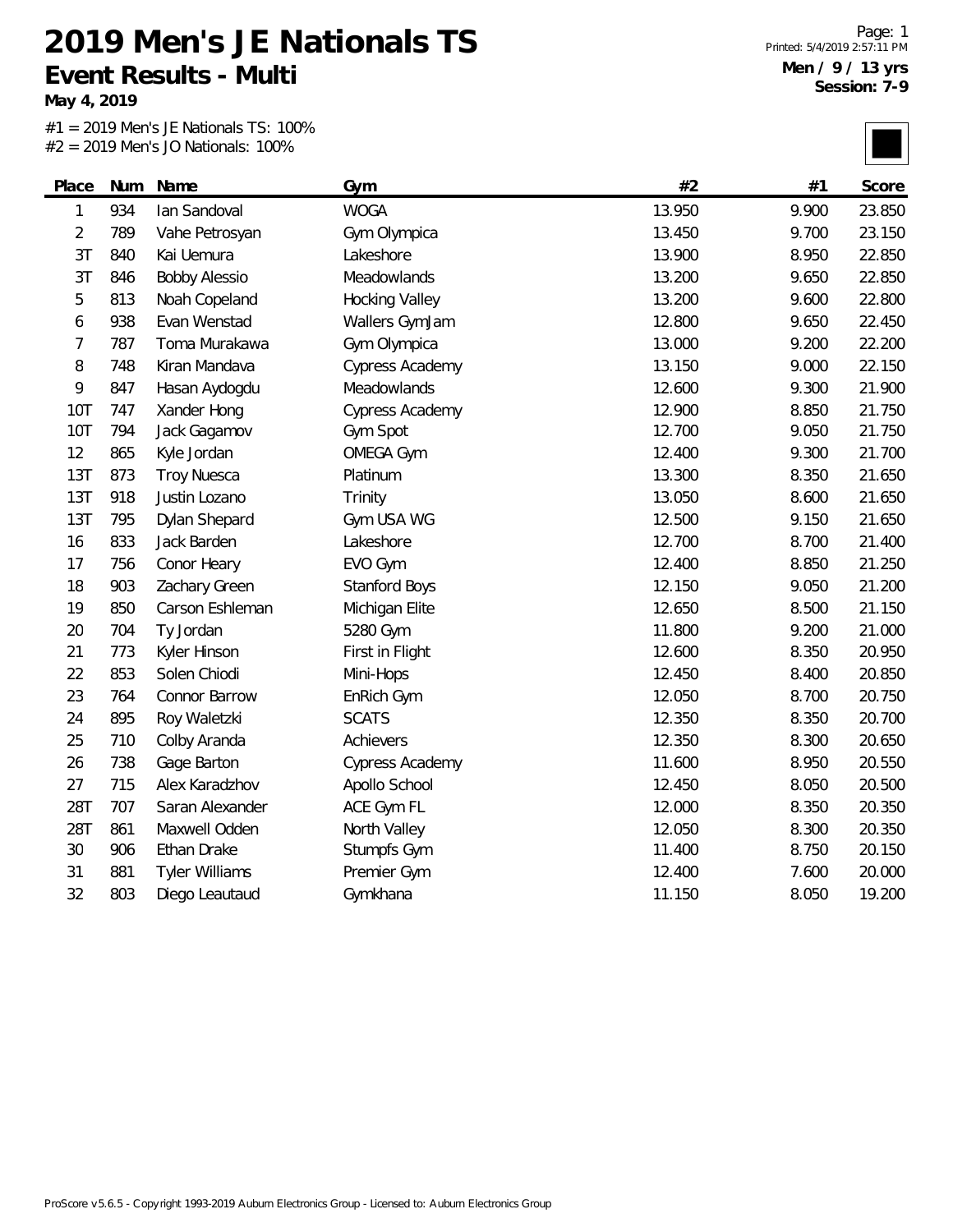**May 4, 2019**

|                |     | $-$ 2017 IVICITS JO INGHORIOS. TOO 70 |                       |        |       |        |
|----------------|-----|---------------------------------------|-----------------------|--------|-------|--------|
| Place          | Num | Name                                  | Gym                   | #2     | #1    | Score  |
| 1              | 840 | Kai Uemura                            | Lakeshore             | 13.100 | 9.850 | 22.950 |
| $\overline{2}$ | 747 | Xander Hong                           | Cypress Academy       | 13.000 | 9.750 | 22.750 |
| 3 <sub>T</sub> | 847 | Hasan Aydogdu                         | Meadowlands           | 12.800 | 9.750 | 22.550 |
| 3T             | 748 | Kiran Mandava                         | Cypress Academy       | 12.650 | 9.900 | 22.550 |
| 5              | 707 | Saran Alexander                       | ACE Gym FL            | 12.650 | 9.750 | 22.400 |
| 6              | 756 | Conor Heary                           | EVO Gym               | 12.500 | 9.700 | 22.200 |
| 7              | 789 | Vahe Petrosyan                        | Gym Olympica          | 12.350 | 9.800 | 22.150 |
| 8              | 773 | Kyler Hinson                          | First in Flight       | 12.300 | 9.550 | 21.850 |
| 9              | 787 | Toma Murakawa                         | Gym Olympica          | 12.550 | 9.200 | 21.750 |
| 10             | 895 | Roy Waletzki                          | <b>SCATS</b>          | 11.750 | 9.800 | 21.550 |
| 11             | 881 | <b>Tyler Williams</b>                 | Premier Gym           | 12.250 | 8.850 | 21.100 |
| 12             | 710 | Colby Aranda                          | Achievers             | 11.700 | 9.250 | 20.950 |
| 13             | 846 | <b>Bobby Alessio</b>                  | Meadowlands           | 11.150 | 9.750 | 20.900 |
| 14             | 918 | Justin Lozano                         | Trinity               | 11.350 | 9.350 | 20.700 |
| 15             | 764 | Connor Barrow                         | EnRich Gym            | 10.900 | 9.700 | 20.600 |
| 16             | 738 | Gage Barton                           | Cypress Academy       | 11.350 | 9.200 | 20.550 |
| 17             | 795 | Dylan Shepard                         | Gym USA WG            | 11.450 | 9.000 | 20.450 |
| <b>18T</b>     | 715 | Alex Karadzhov                        | Apollo School         | 11.400 | 8.950 | 20.350 |
| <b>18T</b>     | 934 | lan Sandoval                          | <b>WOGA</b>           | 11.150 | 9.200 | 20.350 |
| 20             | 853 | Solen Chiodi                          | Mini-Hops             | 11.050 | 9.050 | 20.100 |
| 21             | 813 | Noah Copeland                         | <b>Hocking Valley</b> | 11.500 | 8.550 | 20.050 |
| 22             | 833 | Jack Barden                           | Lakeshore             | 10.550 | 9.350 | 19.900 |
| 23T            | 903 | Zachary Green                         | Stanford Boys         | 11.150 | 8.650 | 19.800 |
| 23T            | 906 | Ethan Drake                           | Stumpfs Gym           | 11.400 | 8.400 | 19.800 |
| 25             | 861 | Maxwell Odden                         | North Valley          | 10.300 | 9.400 | 19.700 |
| 26             | 850 | Carson Eshleman                       | Michigan Elite        | 10.650 | 8.950 | 19.600 |
| 27             | 865 | Kyle Jordan                           | <b>OMEGA Gym</b>      | 10.700 | 8.350 | 19.050 |
| 28T            | 704 | Ty Jordan                             | 5280 Gym              | 11.250 | 7.450 | 18.700 |
| 28T            | 794 | Jack Gagamov                          | Gym Spot              | 9.500  | 9.200 | 18.700 |
| 30             | 938 | Evan Wenstad                          | Wallers GymJam        | 9.950  | 8.200 | 18.150 |
| 31             | 803 | Diego Leautaud                        | Gymkhana              | 8.300  | 9.400 | 17.700 |
| 32             | 873 | <b>Troy Nuesca</b>                    | Platinum              | 8.500  | 9.100 | 17.600 |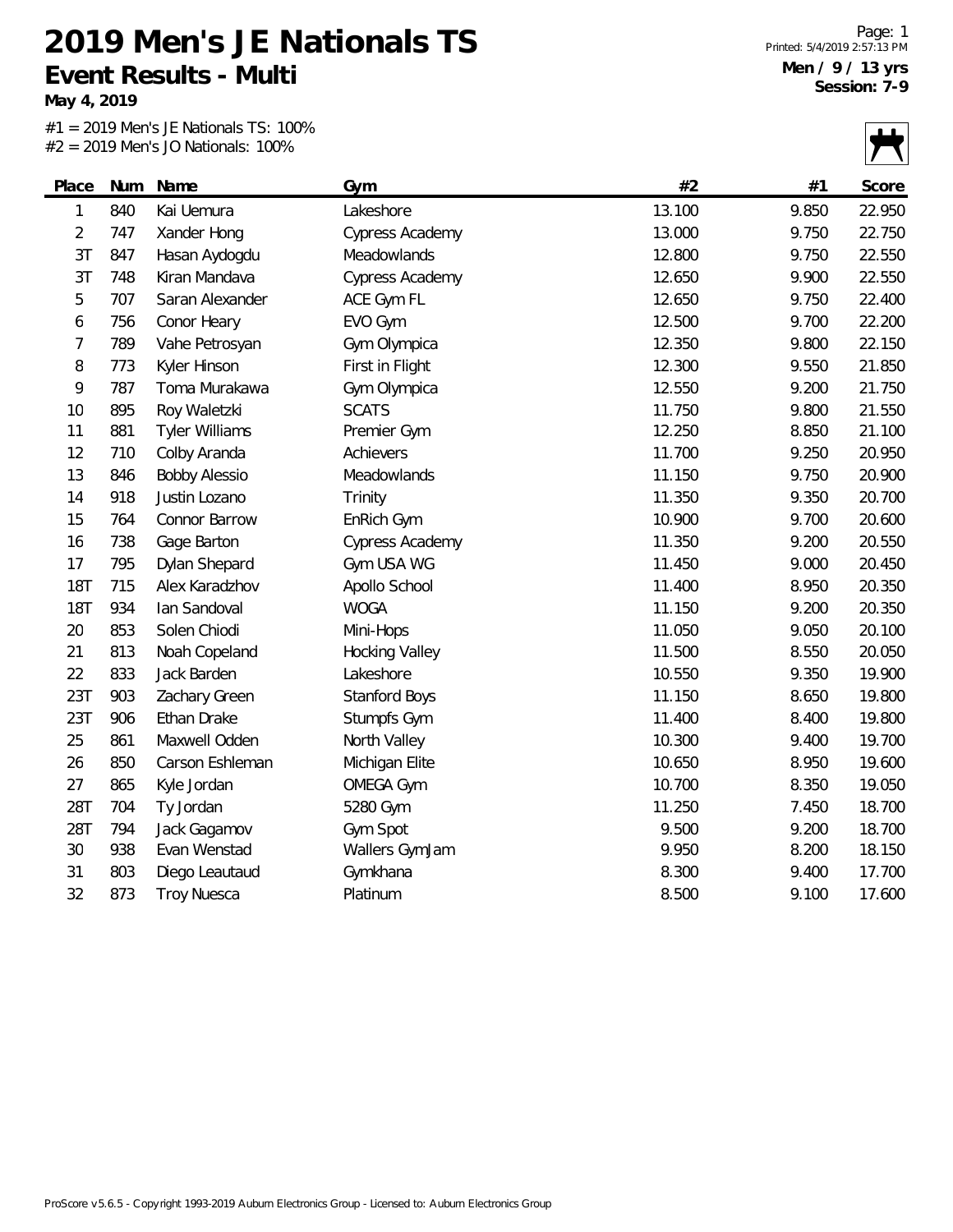**May 4, 2019**

|                |     | 17 IVIOITS SO HULLOIRES. |                        |        |       | ပပ     |
|----------------|-----|--------------------------|------------------------|--------|-------|--------|
| Place          | Num | Name                     | Gym                    | #2     | #1    | Score  |
| 1              | 789 | Vahe Petrosyan           | Gym Olympica           | 13.750 | 9.450 | 23.200 |
| $\overline{2}$ | 840 | Kai Uemura               | Lakeshore              | 13.200 | 9.300 | 22.500 |
| 3              | 847 | Hasan Aydogdu            | Meadowlands            | 13.100 | 8.950 | 22.050 |
| 4              | 861 | Maxwell Odden            | North Valley           | 12.750 | 9.250 | 22.000 |
| 5T             | 787 | Toma Murakawa            | Gym Olympica           | 12.800 | 9.100 | 21.900 |
| 5T             | 795 | Dylan Shepard            | Gym USA WG             | 12.750 | 9.150 | 21.900 |
| $\overline{7}$ | 850 | Carson Eshleman          | Michigan Elite         | 13.250 | 8.600 | 21.850 |
| 8T             | 704 | Ty Jordan                | 5280 Gym               | 12.800 | 8.950 | 21.750 |
| 8T             | 747 | Xander Hong              | <b>Cypress Academy</b> | 12.550 | 9.200 | 21.750 |
| 8T             | 846 | <b>Bobby Alessio</b>     | Meadowlands            | 12.850 | 8.900 | 21.750 |
| 8T             | 903 | Zachary Green            | Stanford Boys          | 13.000 | 8.750 | 21.750 |
| 12             | 794 | Jack Gagamov             | Gym Spot               | 12.600 | 9.100 | 21.700 |
| 13             | 918 | Justin Lozano            | Trinity                | 12.700 | 8.950 | 21.650 |
| 14             | 707 | Saran Alexander          | ACE Gym FL             | 12.550 | 9.050 | 21.600 |
| 15T            | 764 | Connor Barrow            | EnRich Gym             | 12.250 | 9.250 | 21.500 |
| 15T            | 934 | lan Sandoval             | <b>WOGA</b>            | 12.450 | 9.050 | 21.500 |
| 17             | 881 | <b>Tyler Williams</b>    | Premier Gym            | 12.550 | 8.850 | 21.400 |
| 18             | 873 | <b>Troy Nuesca</b>       | Platinum               | 12.800 | 8.550 | 21.350 |
| 19             | 748 | Kiran Mandava            | Cypress Academy        | 12.600 | 8.600 | 21.200 |
| 20             | 803 | Diego Leautaud           | Gymkhana               | 12.500 | 8.600 | 21.100 |
| 21             | 865 | Kyle Jordan              | <b>OMEGA Gym</b>       | 12.650 | 8.400 | 21.050 |
| 22             | 906 | Ethan Drake              | Stumpfs Gym            | 12.150 | 8.600 | 20.750 |
| 23             | 738 | Gage Barton              | Cypress Academy        | 12.200 | 8.450 | 20.650 |
| 24T            | 756 | Conor Heary              | EVO Gym                | 12.200 | 8.400 | 20.600 |
| 24T            | 813 | Noah Copeland            | <b>Hocking Valley</b>  | 12.150 | 8.450 | 20.600 |
| 26             | 833 | Jack Barden              | Lakeshore              | 12.000 | 8.350 | 20.350 |
| 27             | 715 | Alex Karadzhov           | Apollo School          | 11.800 | 8.350 | 20.150 |
| 28             | 853 | Solen Chiodi             | Mini-Hops              | 11.300 | 8.550 | 19.850 |
| 29             | 895 | Roy Waletzki             | <b>SCATS</b>           | 11.900 | 7.850 | 19.750 |
| 30             | 773 | Kyler Hinson             | First in Flight        | 10.600 | 8.200 | 18.800 |
| 31             | 710 | Colby Aranda             | Achievers              | 10.250 | 8.300 | 18.550 |
| 32             | 938 | Evan Wenstad             | Wallers GymJam         | 9.350  | 8.500 | 17.850 |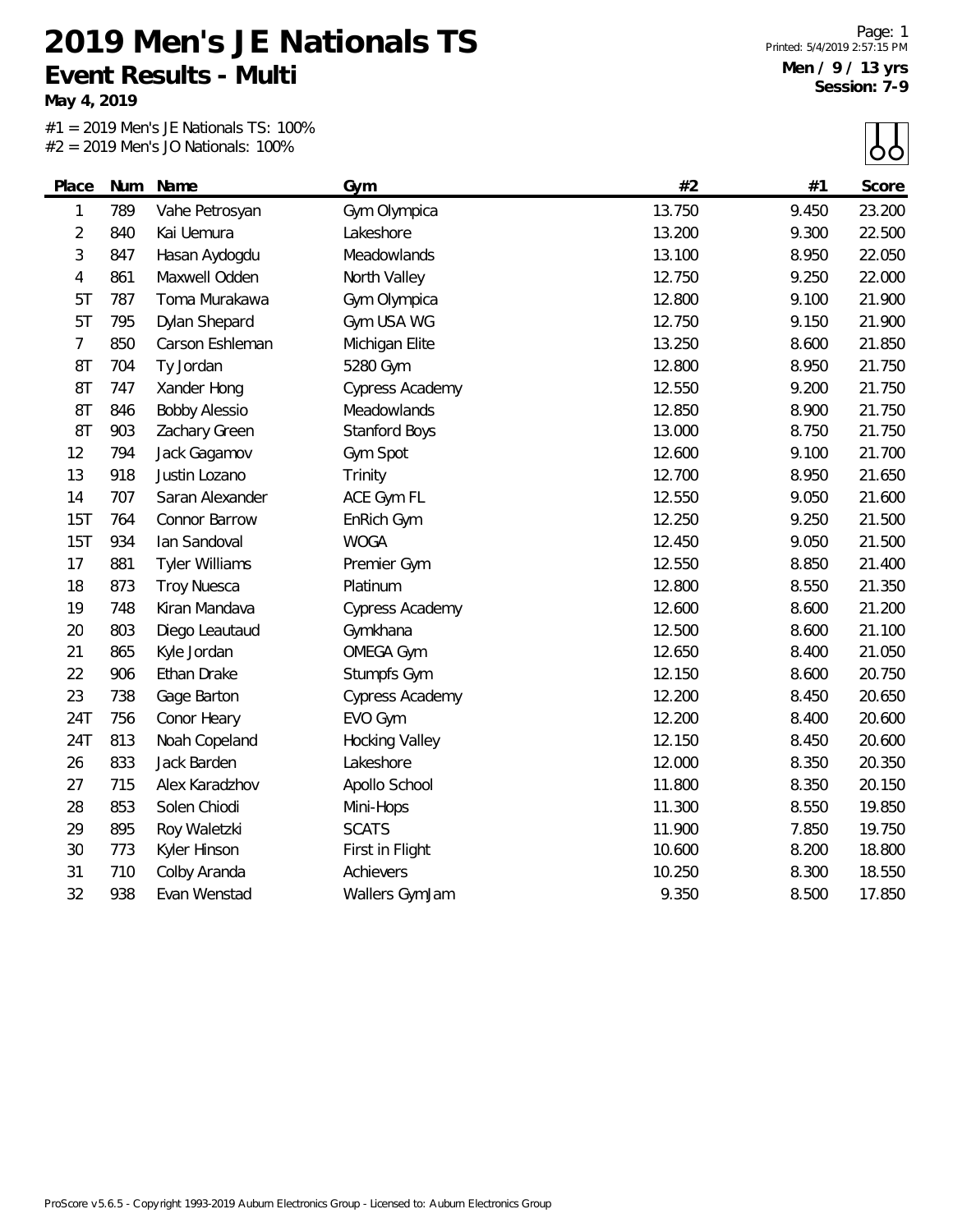**May 4, 2019**

|                |     | $\sim$ 2017 INCITS 30 INGHORIOS. TOO 70 |                       |        |       |        |
|----------------|-----|-----------------------------------------|-----------------------|--------|-------|--------|
| Place          | Num | Name                                    | Gym                   | #2     | #1    | Score  |
| 1              | 934 | lan Sandoval                            | <b>WOGA</b>           | 13.500 | 9.450 | 22.950 |
| $\overline{2}$ | 704 | Ty Jordan                               | 5280 Gym              | 13.500 | 9.350 | 22.850 |
| 3              | 840 | Kai Uemura                              | Lakeshore             | 13.350 | 9.400 | 22.750 |
| 4              | 881 | <b>Tyler Williams</b>                   | Premier Gym           | 13.400 | 9.250 | 22.650 |
| 5              | 813 | Noah Copeland                           | <b>Hocking Valley</b> | 13.250 | 9.300 | 22.550 |
| 6              | 846 | <b>Bobby Alessio</b>                    | Meadowlands           | 13.000 | 9.500 | 22.500 |
| 7              | 938 | Evan Wenstad                            | Wallers GymJam        | 13.150 | 9.100 | 22.250 |
| 8              | 850 | Carson Eshleman                         | Michigan Elite        | 13.300 | 8.900 | 22.200 |
| 9              | 764 | Connor Barrow                           | EnRich Gym            | 13.050 | 9.050 | 22.100 |
| 10             | 794 | Jack Gagamov                            | Gym Spot              | 12.900 | 9.150 | 22.050 |
| 11T            | 747 | Xander Hong                             | Cypress Academy       | 12.650 | 9.350 | 22.000 |
| 11T            | 789 | Vahe Petrosyan                          | Gym Olympica          | 12.550 | 9.450 | 22.000 |
| 11T            | 803 | Diego Leautaud                          | Gymkhana              | 12.900 | 9.100 | 22.000 |
| 14             | 903 | Zachary Green                           | Stanford Boys         | 12.950 | 9.000 | 21.950 |
| 15T            | 847 | Hasan Aydogdu                           | Meadowlands           | 12.850 | 9.050 | 21.900 |
| 15T            | 906 | Ethan Drake                             | Stumpfs Gym           | 12.850 | 9.050 | 21.900 |
| 17T            | 853 | Solen Chiodi                            | Mini-Hops             | 12.750 | 9.100 | 21.850 |
| 17T            | 861 | Maxwell Odden                           | North Valley          | 12.850 | 9.000 | 21.850 |
| 19             | 787 | Toma Murakawa                           | Gym Olympica          | 12.600 | 9.050 | 21.650 |
| 20             | 795 | Dylan Shepard                           | Gym USA WG            | 12.650 | 8.950 | 21.600 |
| 21             | 748 | Kiran Mandava                           | Cypress Academy       | 12.350 | 9.050 | 21.400 |
| 22             | 756 | Conor Heary                             | EVO Gym               | 12.450 | 8.900 | 21.350 |
| 23             | 895 | Roy Waletzki                            | <b>SCATS</b>          | 12.250 | 9.050 | 21.300 |
| 24             | 873 | <b>Troy Nuesca</b>                      | Platinum              | 12.000 | 9.150 | 21.150 |
| 25T            | 707 | Saran Alexander                         | ACE Gym FL            | 12.150 | 8.950 | 21.100 |
| 25T            | 715 | Alex Karadzhov                          | Apollo School         | 12.150 | 8.950 | 21.100 |
| 25T            | 833 | Jack Barden                             | Lakeshore             | 12.150 | 8.950 | 21.100 |
| 25T            | 918 | Justin Lozano                           | Trinity               | 11.950 | 9.150 | 21.100 |
| 29             | 865 | Kyle Jordan                             | <b>OMEGA Gym</b>      | 11.900 | 9.000 | 20.900 |
| 30             | 738 | Gage Barton                             | Cypress Academy       | 11.700 | 9.050 | 20.750 |
| 31             | 710 | Colby Aranda                            | Achievers             | 11.600 | 9.050 | 20.650 |
| 32             | 773 | Kyler Hinson                            | First in Flight       | 11.100 | 8.550 | 19.650 |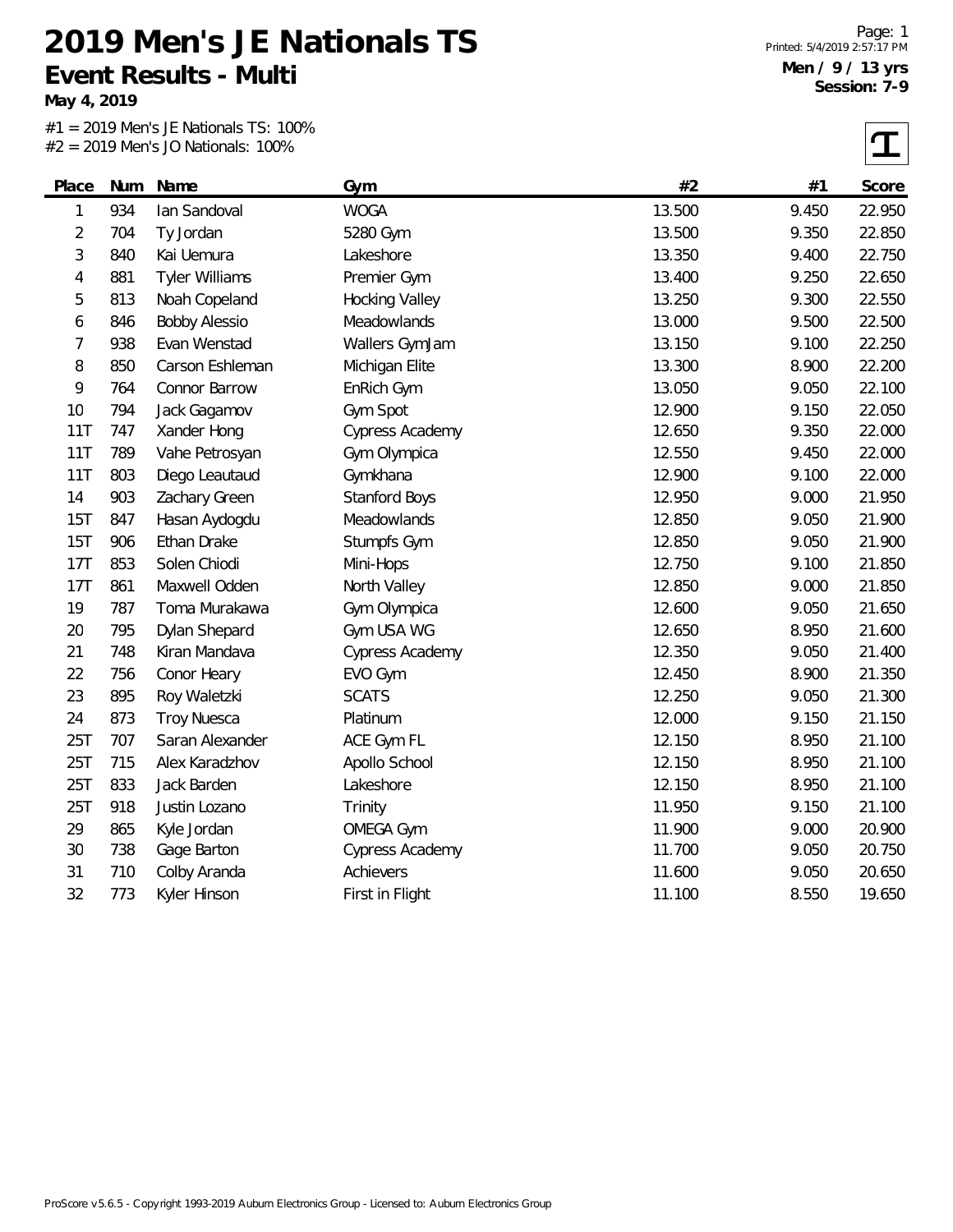**May 4, 2019**

|                |     | $\sim$ 2017 INCITS 30 INGHORIOS. TOO 70 |                       |        |       | 1' H   |
|----------------|-----|-----------------------------------------|-----------------------|--------|-------|--------|
| Place          | Num | Name                                    | Gym                   | #2     | #1    | Score  |
| 1              | 789 | Vahe Petrosyan                          | Gym Olympica          | 13.300 | 9.750 | 23.050 |
| $\overline{c}$ | 850 | Carson Eshleman                         | Michigan Elite        | 13.000 | 9.800 | 22.800 |
| 3              | 903 | Zachary Green                           | Stanford Boys         | 13.200 | 9.550 | 22.750 |
| 4              | 840 | Kai Uemura                              | Lakeshore             | 12.950 | 9.750 | 22.700 |
| 5              | 787 | Toma Murakawa                           | Gym Olympica          | 12.900 | 9.550 | 22.450 |
| 6              | 747 | Xander Hong                             | Cypress Academy       | 13.050 | 9.250 | 22.300 |
| 7              | 847 | Hasan Aydogdu                           | Meadowlands           | 12.600 | 9.300 | 21.900 |
| 8T             | 846 | <b>Bobby Alessio</b>                    | Meadowlands           | 12.600 | 9.250 | 21.850 |
| 8T             | 795 | Dylan Shepard                           | Gym USA WG            | 12.700 | 9.150 | 21.850 |
| 10             | 873 | <b>Troy Nuesca</b>                      | Platinum              | 12.700 | 9.100 | 21.800 |
| 11             | 794 | Jack Gagamov                            | Gym Spot              | 12.700 | 9.050 | 21.750 |
| 12T            | 704 | Ty Jordan                               | 5280 Gym              | 12.550 | 9.050 | 21.600 |
| 12T            | 853 | Solen Chiodi                            | Mini-Hops             | 12.350 | 9.250 | 21.600 |
| 14T            | 738 | Gage Barton                             | Cypress Academy       | 12.150 | 9.350 | 21.500 |
| <b>14T</b>     | 748 | Kiran Mandava                           | Cypress Academy       | 12.300 | 9.200 | 21.500 |
| 16             | 918 | Justin Lozano                           | Trinity               | 12.350 | 9.050 | 21.400 |
| 17             | 881 | <b>Tyler Williams</b>                   | Premier Gym           | 12.400 | 8.850 | 21.250 |
| 18             | 803 | Diego Leautaud                          | Gymkhana              | 12.200 | 8.950 | 21.150 |
| 19             | 764 | Connor Barrow                           | EnRich Gym            | 12.250 | 8.750 | 21.000 |
| 20             | 710 | Colby Aranda                            | Achievers             | 12.450 | 8.500 | 20.950 |
| 21T            | 707 | Saran Alexander                         | ACE Gym FL            | 11.800 | 9.050 | 20.850 |
| <b>21T</b>     | 756 | Conor Heary                             | EVO Gym               | 12.350 | 8.500 | 20.850 |
| 23T            | 895 | Roy Waletzki                            | <b>SCATS</b>          | 12.050 | 8.750 | 20.800 |
| 23T            | 934 | Ian Sandoval                            | <b>WOGA</b>           | 12.400 | 8.400 | 20.800 |
| 25             | 715 | Alex Karadzhov                          | Apollo School         | 11.550 | 9.050 | 20.600 |
| 26             | 861 | Maxwell Odden                           | North Valley          | 10.800 | 9.600 | 20.400 |
| 27             | 813 | Noah Copeland                           | <b>Hocking Valley</b> | 11.350 | 9.000 | 20.350 |
| 28             | 938 | Evan Wenstad                            | Wallers GymJam        | 11.150 | 8.900 | 20.050 |
| 29             | 906 | Ethan Drake                             | Stumpfs Gym           | 11.650 | 8.250 | 19.900 |
| 30             | 833 | Jack Barden                             | Lakeshore             | 11.050 | 8.750 | 19.800 |
| 31             | 865 | Kyle Jordan                             | <b>OMEGA Gym</b>      | 10.700 | 9.050 | 19.750 |
| 32             | 773 | Kyler Hinson                            | First in Flight       | 10.850 | 8.800 | 19.650 |